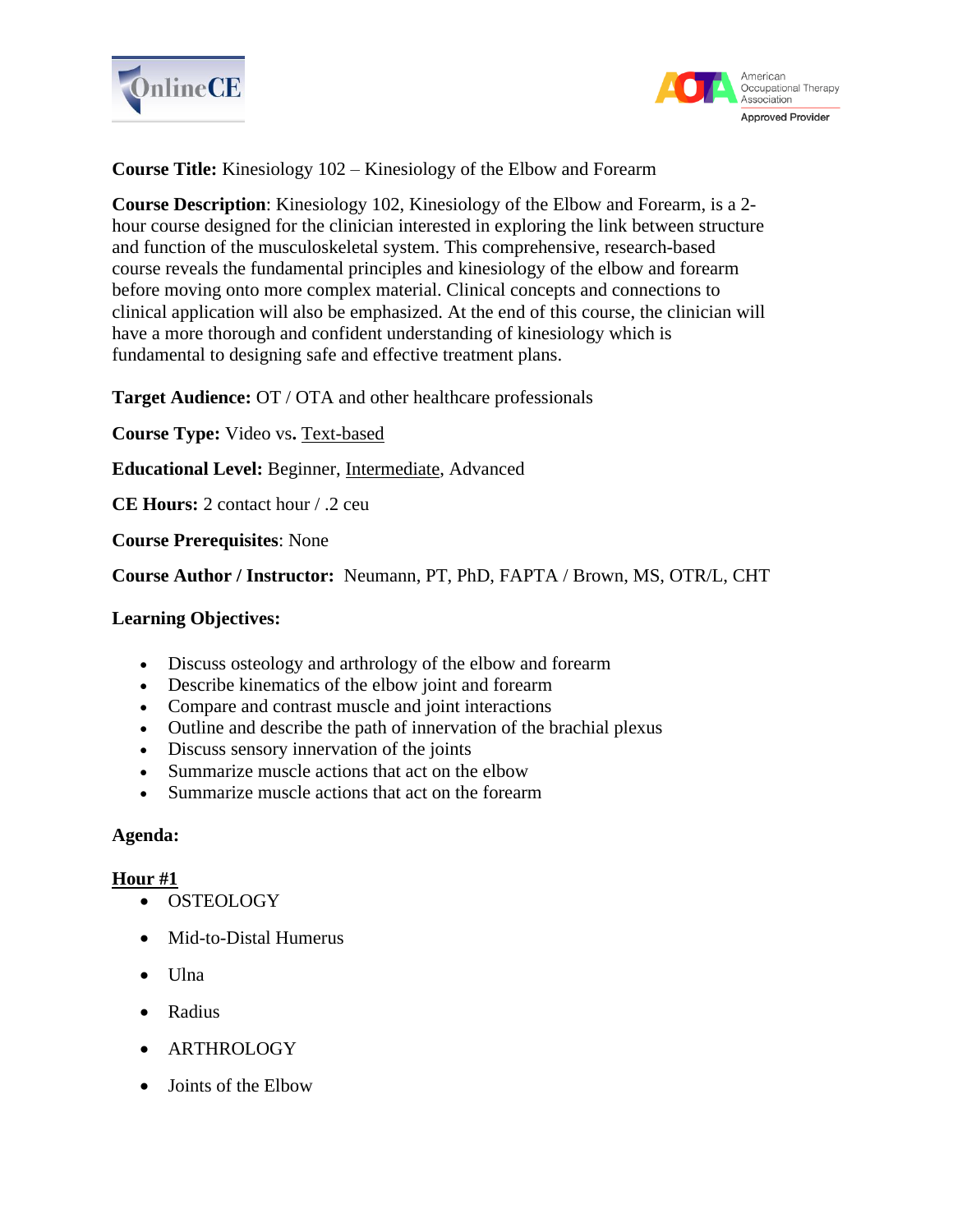- General Features of the Humero-Ulnar and Humeroradial Joints
- Periarticular Connective Tissue
- Kinematics
- Structure and Function of the Interosseous Membrane
- Joints of the Forearm
- General Features of the Proximal and Distal Radio-Ulnar Joints
- Joint Structure and Periarticular Connective Tissue
- Kinematics

# **Hour #2**

- MUSCLE AND JOINT INTERACTION
- Neuroanatomy Overview: Paths of the Musculocutaneous, Radial, Median, and Ulnar Nerves throughout the Elbow, Forearm, Wrist, and Hand
- Innervation of Muscles and Joints of the Elbow and Forearm
- Innervation of Muscle
- Sensory Innervation of Joints
- Function of the Elbow Muscles
- Elbow Flexors
- Elbow Extensors
- Function of the Supinator and Pronator Muscles
- Supinator Muscles
- Pronator Muscles
- SYNOPSIS
- ADDITIONAL CLINICAL CONNECTIONS

# **Course Completion Requirements:**

A passing score of 100% is required for course completion. You will have as many attempts as needed until your passing score of 100% is achieved. Upon successful completion of course and completing a satisfaction survey, you will receive your certificate of completion.

# **Additional Course Information**